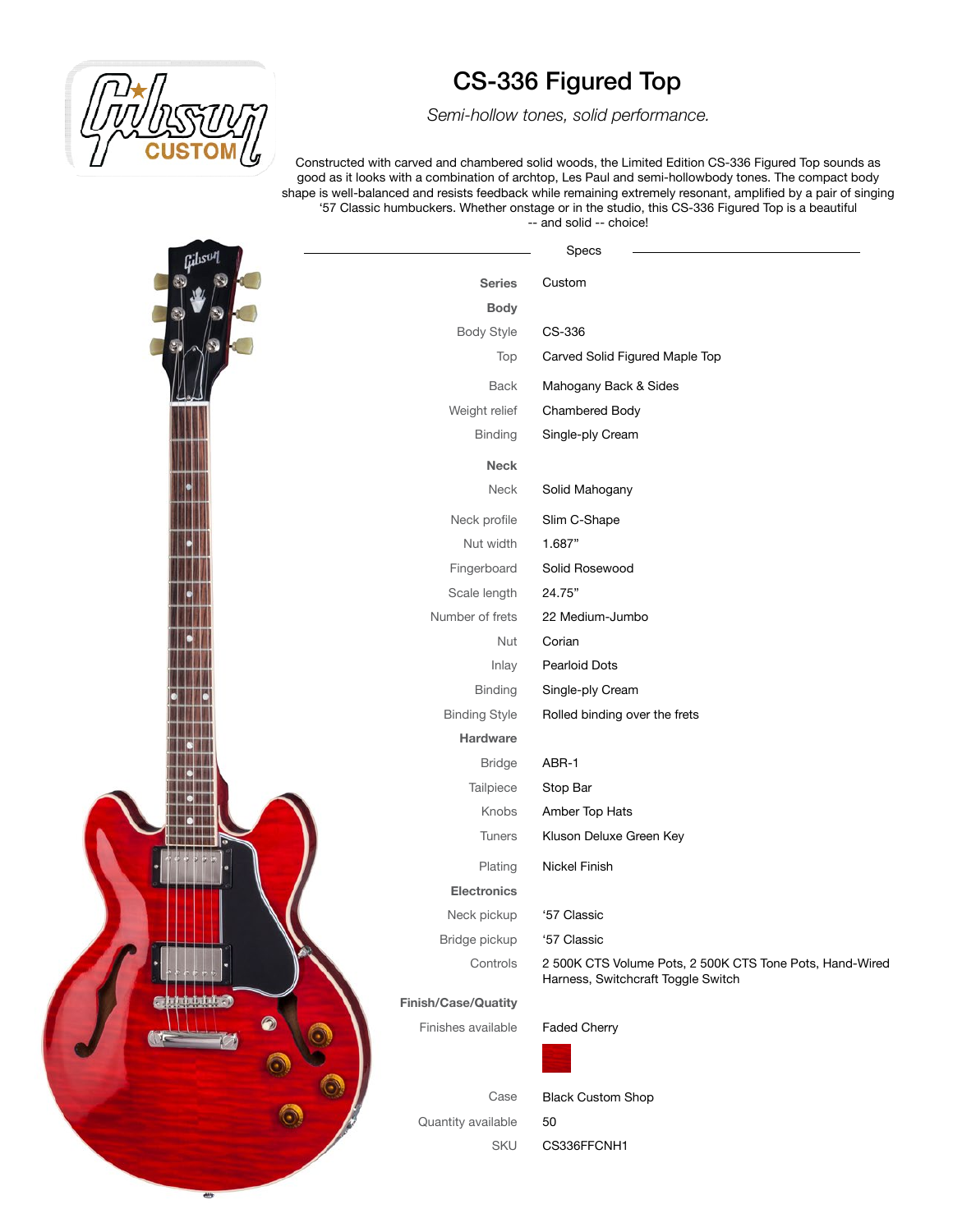

 *Semi-hollow tones, solid performance.*

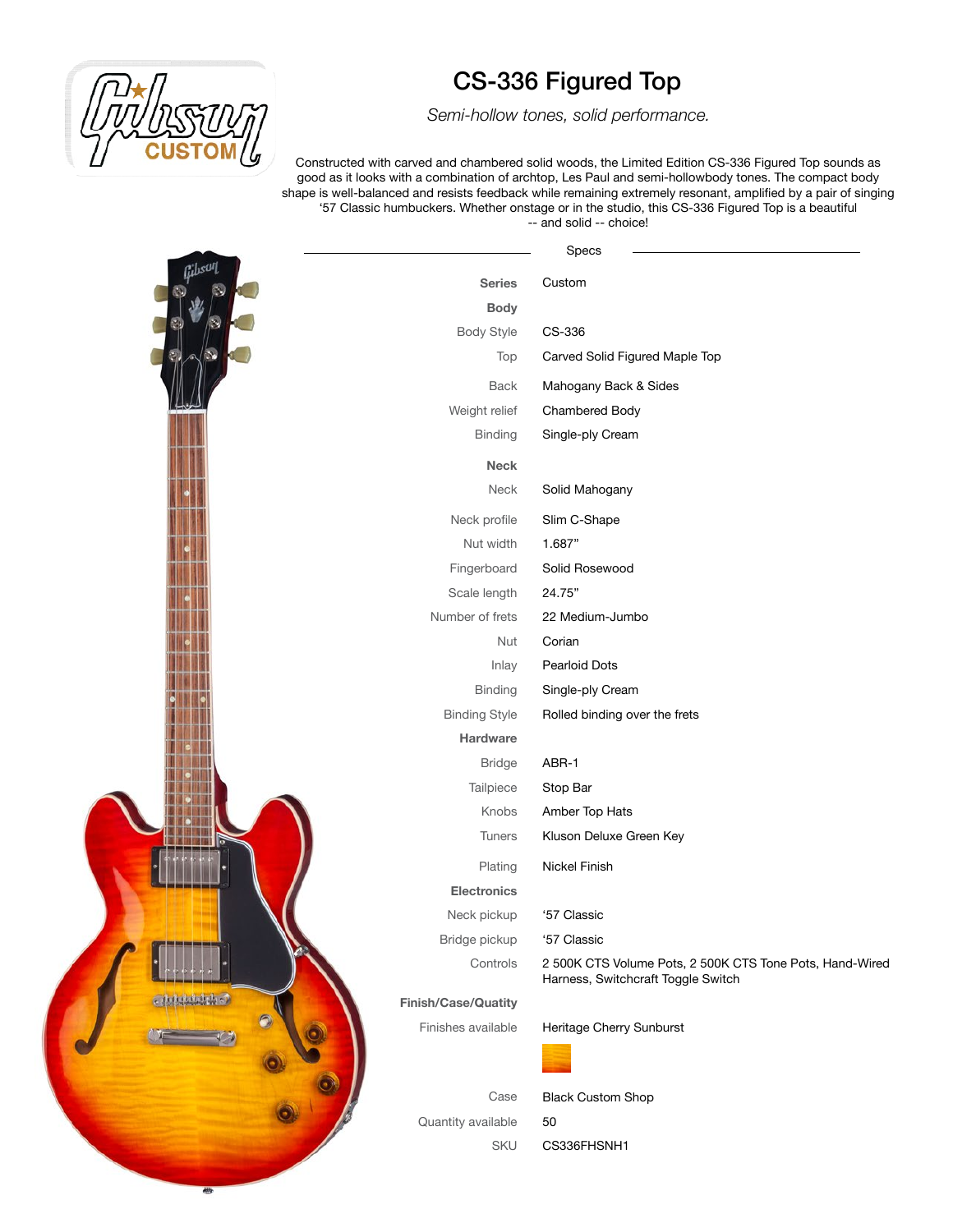

 *Semi-hollow tones, solid performance.*